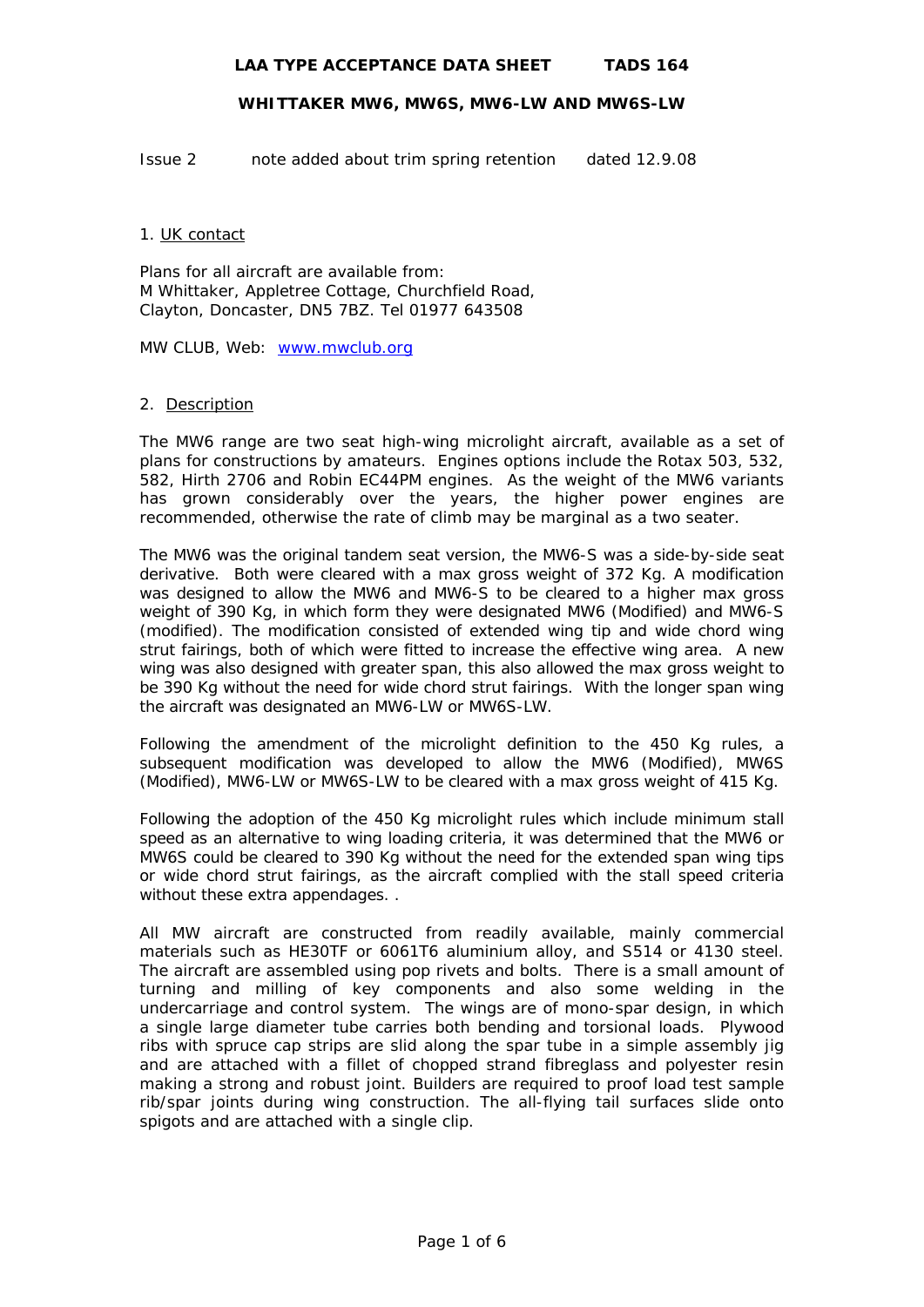## **WHITTAKER MW6, MW6S, MW6-LW AND MW6S-LW**

In the absence of a manufacturers recommended schedule, LAMS should be used as a guide to required inspections and this is reflected in the checklist in Section 1 of the LAA's permit renewal application form. Engines should be maintained in accordance with the engine manufacturer's recommended maintenance schedule.

# 3. Fast Build Kit 51% Compliance

Not applicable - plans built aircraft

## 4. Build Inspections

Build inspection schedule 9 (MW aircraft). Inspector approval codes A-A or A-W or A-M. Inspector signing off final inspection also requires 'first flight' endorsement

## 5. Build Manual

Build information is provided by a set of drawings available from the designer, Mike Whittaker.

## 6. Maintenance Manual

Nil. In the absence of a manufacturers recommended schedule, LAMS should be used as a guide to required inspections and this is reflected in the checklist in Section 1 of the LAA's permit renewal application form. Engines should be maintained in accordance with the engine manufacturer's recommended maintenance schedule.

# 7. Flight Manual

None known. In the absence of a Flight Manual, briefing by a pilot experienced on type is strongly recommended. LAA inspector Eddie Clapham tel 01454 412094 is particularly experienced on MW type aircraft, having completed much of the development test flying and test flown many examples.

## 8. Mandatory Permit Directives

None applicable specifically to this aircraft type, but note

MPD: 1998-019-R1 Flexible Fuel Tubing Applies to all permit aircraft

# 9. LAA Mandatory Modifications

Four mandatory modifications are required by the LAA for acceptance of the type in the UK, as follows:

| 164/MWC/0001                                 | Tailplane pivot point (incorporated in issue B of drawings)                                                         |
|----------------------------------------------|---------------------------------------------------------------------------------------------------------------------|
| 164/MWC/0002<br>164/MWC/0003<br>164/MWC/0004 | Design Update (incorporated at issue B of drawings)<br>Anti-balance tab attachment<br>Wing and tail spar/rib joints |
|                                              |                                                                                                                     |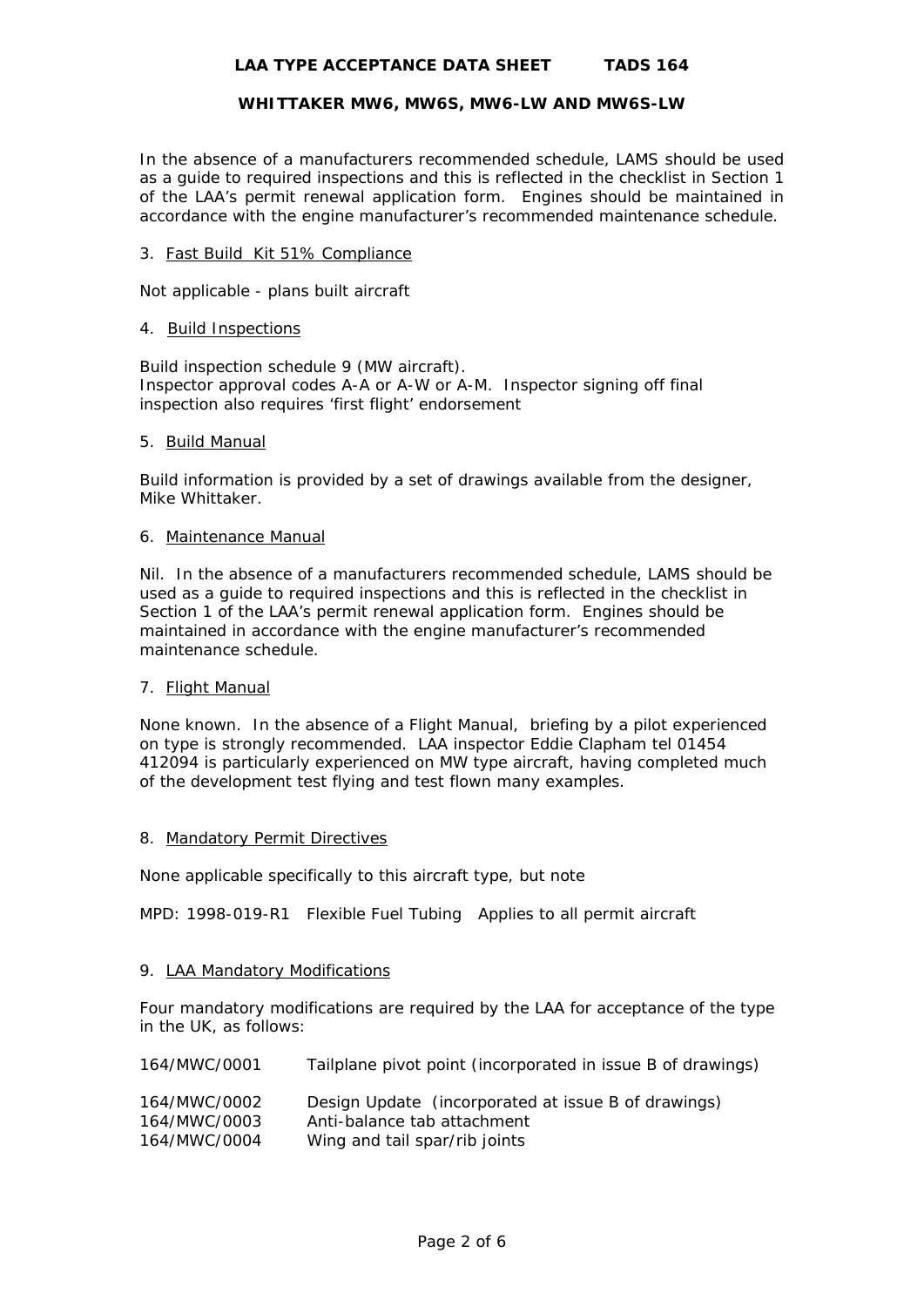## **WHITTAKER MW6, MW6S, MW6-LW AND MW6S-LW**

## 10. Service Bulletins

Nil known. MW Club's newsletter ' Tubular Belles' provides advice on building and operating MWs, but Mike Whittaker has not promulgated service bulletins as such.

• For Rotax engines, there are many Rotax service bulletins dealing with a variety of important safety topics. Copies of the bulletins applicable to individual engines by engine serial can be downloaded directly from the Rotax website at [http://www.rotax-aircraft-engines.com](http://www.rotax-aircraft-engines.com/) More information is available on [www.skydrive.co.uk](http://www.skydrive.co.uk/) 

## 11. Standard Options

| 164/MWC/0005 | Under wing fuel tanks             |
|--------------|-----------------------------------|
| 164/MWC/0006 | Rudder and elevator pivot block   |
| 164/MWC/0007 | MW6S side by side conversion      |
| 164/MWC/0008 | Fibreglass wing leading edge      |
| 164/MWC/0009 | Aileron cables in struts          |
| 164/MWC/0010 | In-wing fuel tanks                |
| 164/MWC/0011 | All-up weight increase to 390 Kg  |
| 164/MWC/0012 | Aluminium trailing edges          |
| 164/MWC/0013 | Wheels and axles                  |
| 164/MWC/0014 | 390Kg Wing                        |
| 164/MWC/0015 | Increase in AUW maximum of 415 Kg |

Details of the above are available via the designer or the MW Club.

## 12. Special Inspection Points

- Refer to Rotax installation manual and Rotax installation checklist (available from Skydrive and LAA) for details of Rotax installation requirements, as drawings of aircraft do not include comprehensive engine installation details.
- With Robin engines, problems have been experienced with catastrophic failures of certain belt reduction drive units, leading to loss of thrust and potentially loss of propeller. If use of one of these engines is contemplated, consult LAA for details.
- With fan-cooled Rotax engined versions, corrosion of fan belt pulleys must be avoided as this causes very rapid drive belt wear and has been a common source of in-flight drive belt failure, leading to engine seizure through overheating.
- As with other low-cost microlights, you may find MW aircraft stored in less than ideal conditions, in which case you should be particularly wary of corrosion, fabric damage, rodent attack etc. Maintenance of the airframe is otherwise typical of a fabric-covered wood and metal airframe. Watch out for corrosion of tubing and on any unprotected aluminium parts, and loosening of rivets. Be wary of any signs of loosening or detachment of the bonded joints between wing and tail ribs and spars. Pay particular attention to short-lifed items such as non-aeronautical fuel pipes, which will most likely need regular replacement.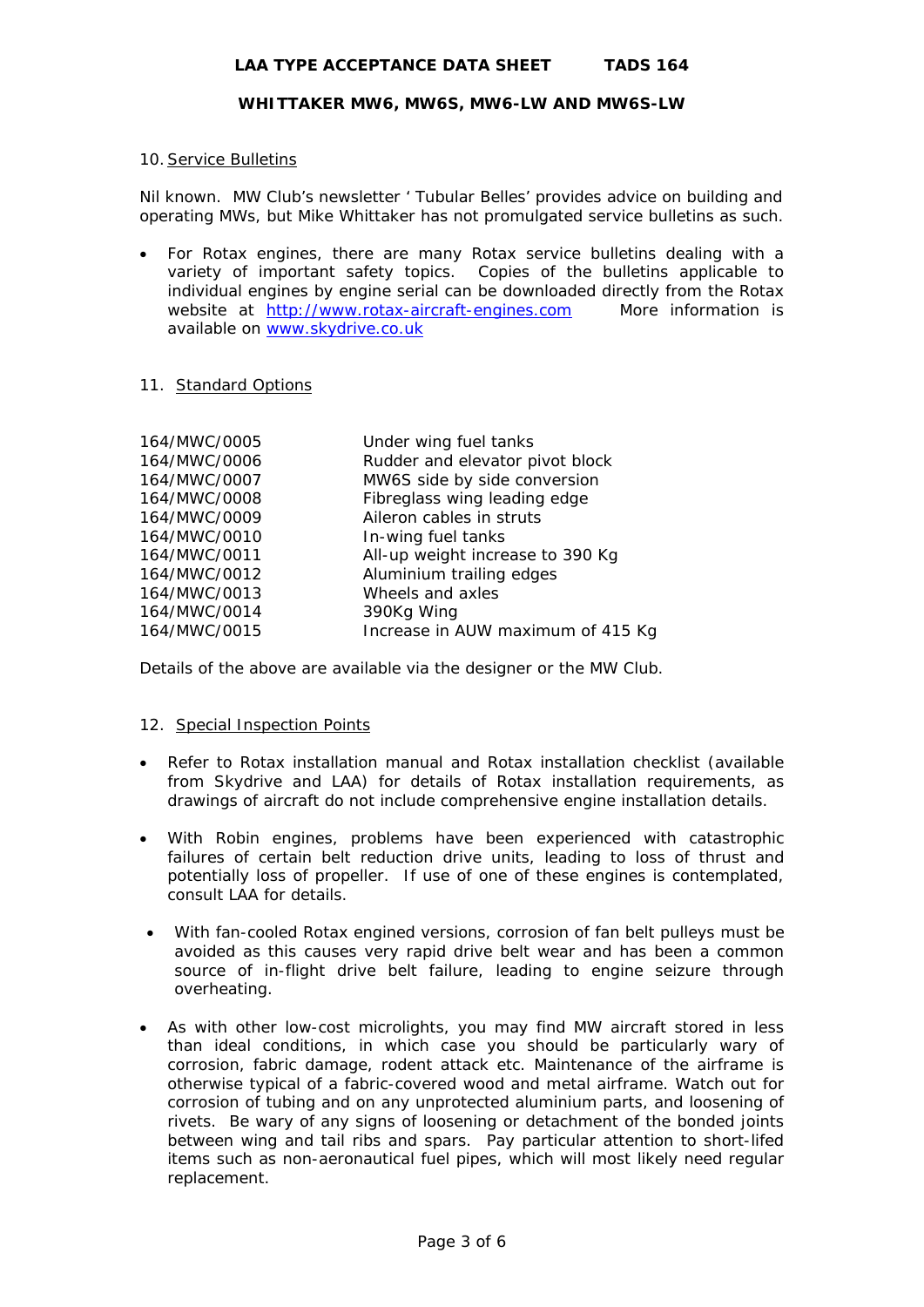## **WHITTAKER MW6, MW6S, MW6-LW AND MW6S-LW**

- Many MW aircraft on the LAA fleet are over ten years old and are likely to be due for recovering - especially those which have been tied down outside, or those which have no proper UV blocker applied. Problems with premature loss of fabric strength were experienced on one MWs covered with 'Aerolene' a one time popular fabric for this sort of application. A 'Bettsometer' can be used to check the fabric strength whilst doing minimal damage.
- Ensure that the seats fitted are of a robust type which will not shatter on impact in a heavy landing, as this can result in serious injuries or death in an otherwise survivable accident.
- Ensure that the seat harness attachments are exactly as specified on the drawings or to a scheme accepted individually by the LAA in writing. Incorrect seat harness attachments can result in serious injuries or death in an otherwise survivable accident.
- Ensure that the tailplane trim spring and its attachments are in good condition and are not worm or corroded or cracked. Failure of the trim spring can cause wild tab flutter and makes the aircraft very difficult to control, so it is essential these apparently minor components are kept in good shape. An MW club modification permits an alternative spring attachment to reduce the likelihood of wear developing in service, see newsletter 78/79 for details.

## 13. Operating Limitations and Placards

Maximum number of occupants authorised to be carried: Two The aircraft must be operated in compliance with the following operating limitations, which shall be displayed in the cockpit by means of placards or instrument markings:

Aerobatic Limitations

 Intentional spinning is prohibited Aerobatic manoeuvres are prohibited

Loading Limitations

 Maximum Total weight Authorised: 372, 390 or 415 Kg depending on modification state

CG Range: 430 mm to 530 mm aft of datum.

Datum Point is: leading edge of wing

Engine Limitations

Maximum Engine RPM (Rotax and Hirth engines): 6800 (Max continuous 6500) with Robin engines: 7000

Airspeed Limitations

Maximum Indicated Airspeed: 80 KIAS

Other Limitations

 The aircraft shall be flown by day and under Visual Flight Rules only. Smoking in the aircraft is prohibited.

Additional Placard

"Occupant Warning - This Aircraft has not been Certificated to an International Requirement"

Fireproof identification plate must be fitted to fuselage, engraved or stamped with aircraft's registration letters.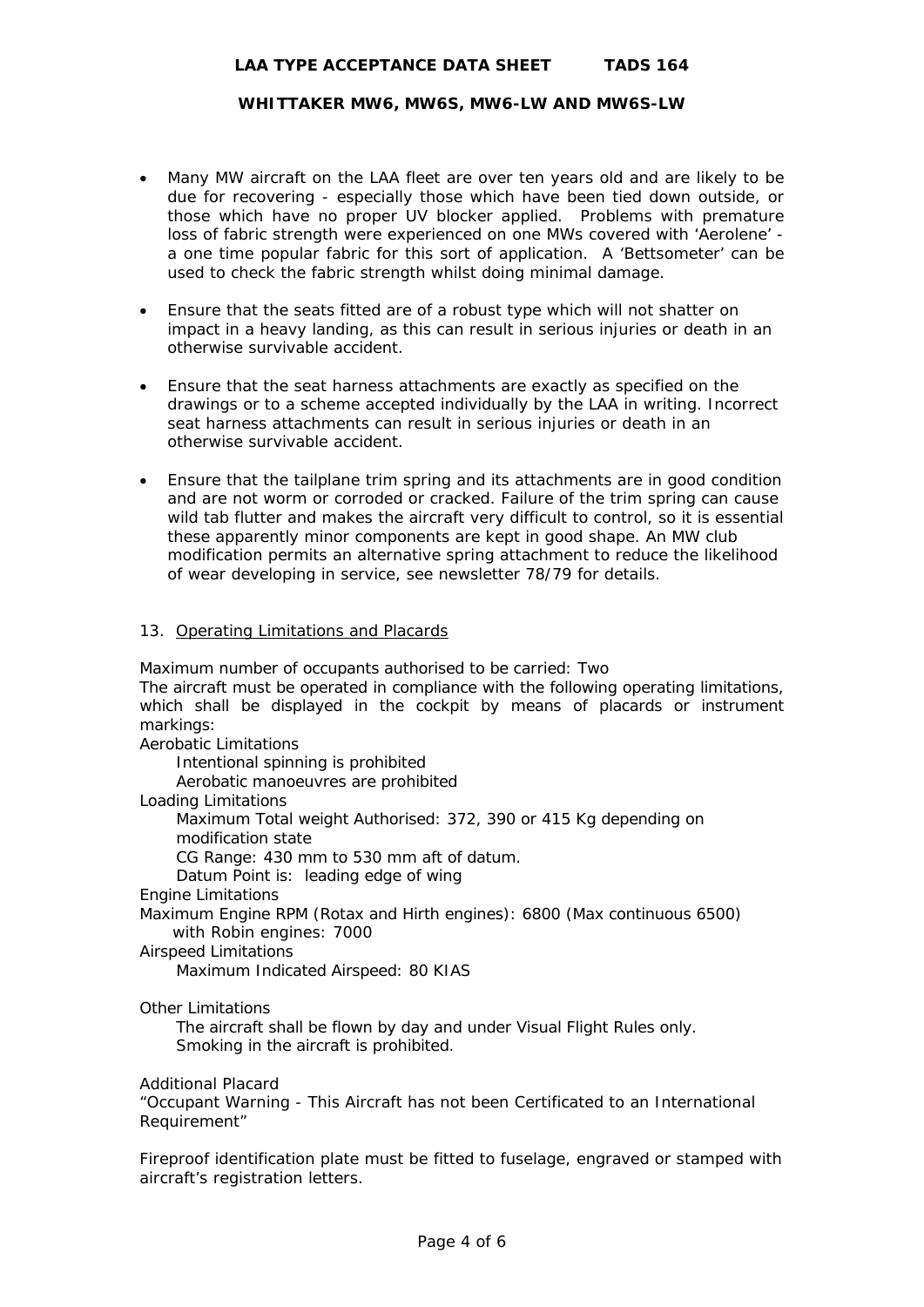## **WHITTAKER MW6, MW6S, MW6-LW AND MW6S-LW**

As a microlight aircraft, additional microlight weight placard must be fitted as described in TL2.11 regarding empty weight and payload.

### 14. Additional Engine Limitations/Placards

| With Rotax 503 engine: Max CHT: 250C (normal 180-220C) max difference 20C |  | Max EGT: 650C (normal 460-580C) max difference 25C |
|---------------------------------------------------------------------------|--|----------------------------------------------------|
| With Rotax 582 engine: Max CHT: 150C (normal 110-130C) max difference 10C |  | Max EGT: 650C (normal 500-620C) max difference 25C |

#### 15 Maximum Permitted Empty Weight

Maximum empty weight permitted depends on max gross weight of aircraft and fuel consumption of engine at max cruise power.

| Model     | Engine    | Max Gross weight | Max empty weight                        |
|-----------|-----------|------------------|-----------------------------------------|
| MW6 or 6S | Rotax 503 | 372 Kg           | 185 Kg                                  |
| MW6 or 6S | Rotax 503 | 390 Kg           | 203 Kg (Caution-low rate of<br>climb!)  |
| MW6 or 6S | Rotax 503 | 415 Kg           | 228 Kg(Caution – low rate of<br>climb!) |
| MW6 or 6S | Rotax 532 | 372 Kg           | 185 Kg                                  |
| MW6 or 6S | Rotax 532 | 390 Kg           | 203 Kg                                  |
| MW6 or 6S | Rotax 532 | 415 kg           | 228 Kg                                  |
| MW6 or 6S | Rotax 582 | 372 Kg           | 182 Kg                                  |
| MW6 or 6S | Rotax 582 | 390 Kg           | 200 Kg                                  |
| MW6 or 6S | Rotax 582 | 415 Kg           | 225 Kg                                  |

#### 16. Special Test Flying Issues

If Rotax engine fitted, Rotax two-stroke flight test schedule to be completed.

In the absence of a Flight Manual, briefing by a pilot experienced on type is strongly recommended. LAA inspector Eddie Clapham tel 01454 412094 is particularly experienced on MW type aircraft, having completed much of the development test flying and test flown many examples.

With low-mounted fuel tank and high-mounted engine, the fuel pump on these aircraft has to raise the fuel through a considerable height and this can lead to fuel starvation or vapour-lock problems if the fuel system is not operating at maximum efficiency. Problems can be minimised by close attention to avoiding air-leaks in fuel pipe and pipe connections, cleanliness of filters, minimising restrictions to fuel flow and proper maintenance of pulse pump and pulse pump vacuum line.

Check rate of climb meets Section S minimum of 250 ft/minute when loaded to maximum gross weight, especially with 503 engine fitted and maximum gross weights above 372 Kg. If rate of climb does not meet Section S minimum figure then lesser maximum gross weight must be determined which does meet the